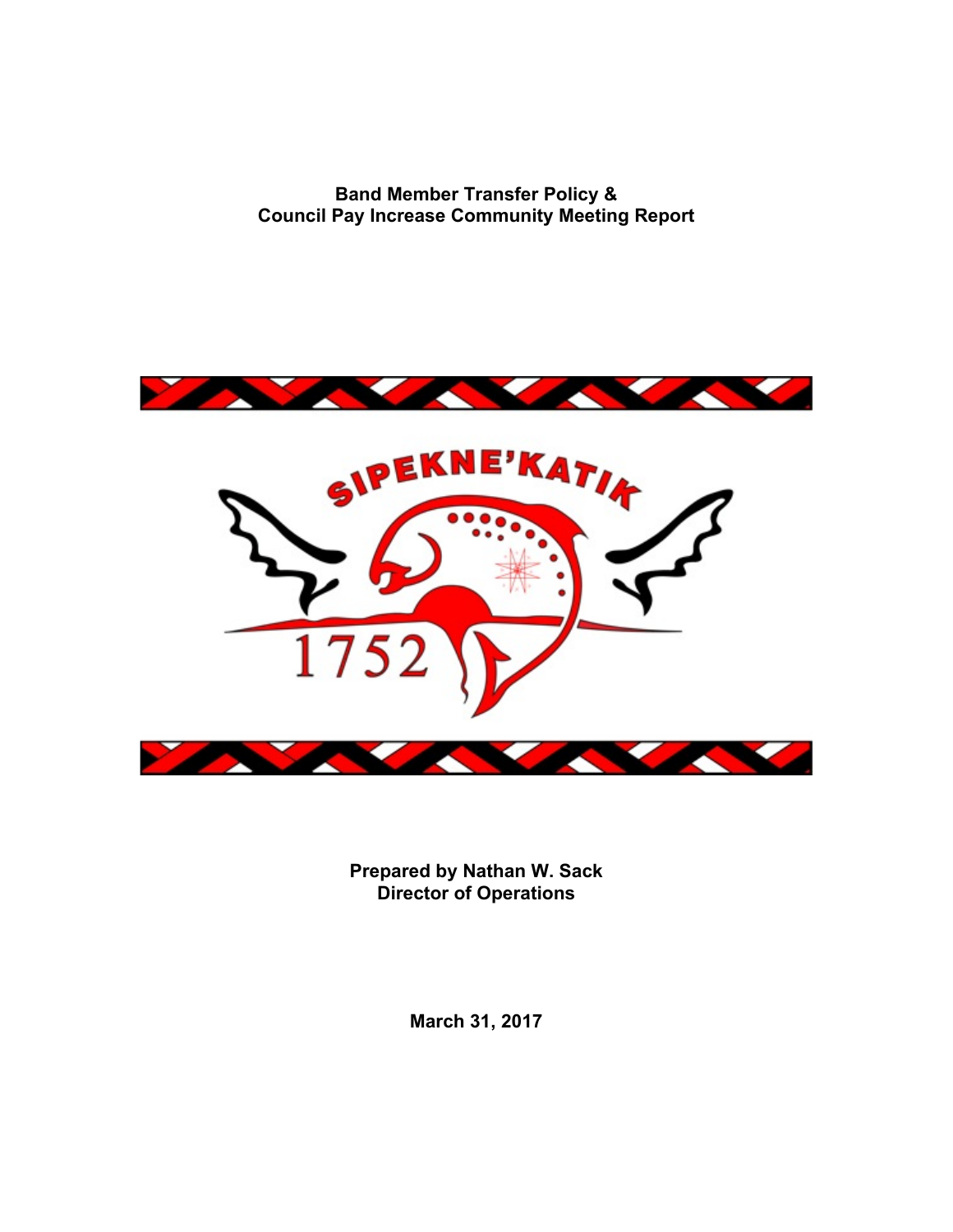## **Table of Contents**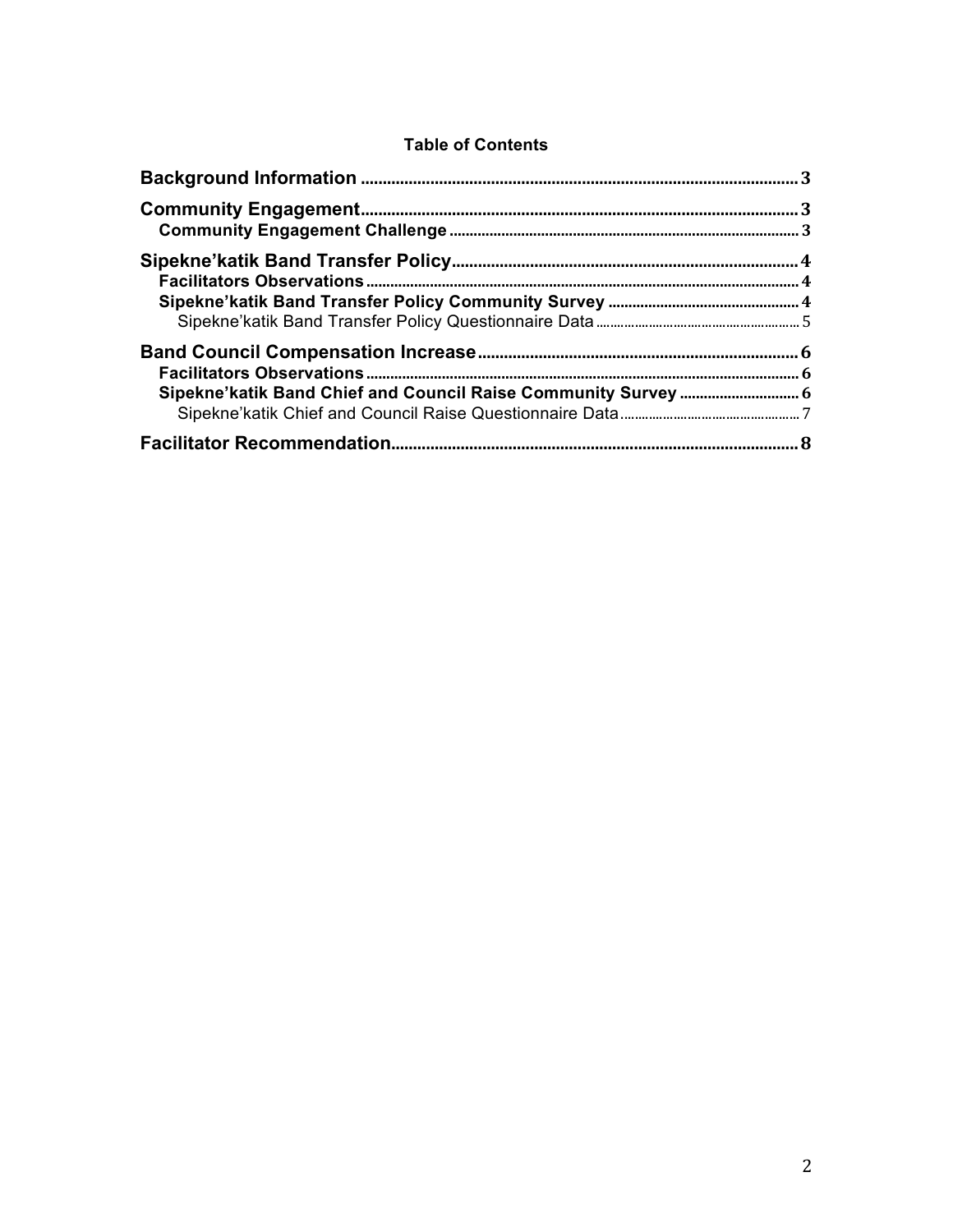## **Background Information**

Sipekne'katik is one of 13 Mi'kmaq First Nation bands located in Nova Scotia. According to the band's website, Sipekne'katik is the second largest Mi'kmaq band in Nova Scotia and includes the communities of Indian Brook (located in Hants County near the village of Shubenacadie) as well as the communities of New Ross, Dodd's Lot, Wallace Hills and Grand Lake. The website for the Sipekne'katik band can be found at http://www.sipeknekatik.ca.

The Sipekne'katik band operates under the federal *Indian Act* of Canada. The elected "band council", made up of an elected Chief and 12 councillors. As elected officials, the Chief and Council are responsible for the following:

- Represent the band and its members;
- Make decisions in the best interest of band members;
- Ensure proper administration of programs and services to community members.

The office of administration of the band council is called the "band office", or more specifically in this instance, the Sipekne'katik band office (*Indian Act, 1985*).

#### **Community Engagement**

The purpose of the community engagement session was to gather community input from Sipekne'katik Band members regarding the proposed Sipekne'katik Band Transfer Policy. The second part of the community engagement session covered discussions regarding the Band Councils request for an increase in their compensation, and to explore compensation parity and cost of living increases. It is important to note that 61 Band Members attended the community engagement session during the evening of March 30, 2017. Notice of the meeting was posted to the Band social media sites, website, with paper copies of the notice delivered door to door within Indian Brook First Nation.

#### **Community Engagement Challenge**

During the community engagement session, a Band Member raised an important issue regarding meaningful community engagement.

For high level issues, such as land designation, a community referendum is required. A referendum would require developing information packages that narrow down a complex issue, making it possible for Band members to vote yes or no. The Band membership can either show up at a polling station to vote on the issue, or mail in their vote as outlined in the information package

Another method of community engagement is to hold a plebiscite. The Band's interpretation of a plebiscite is very similar to a referendum, excluding the mail out package and mail out voting processes. Generally speaking, a vote would be held at a polling station, and it would be the Band Members civic responsibility to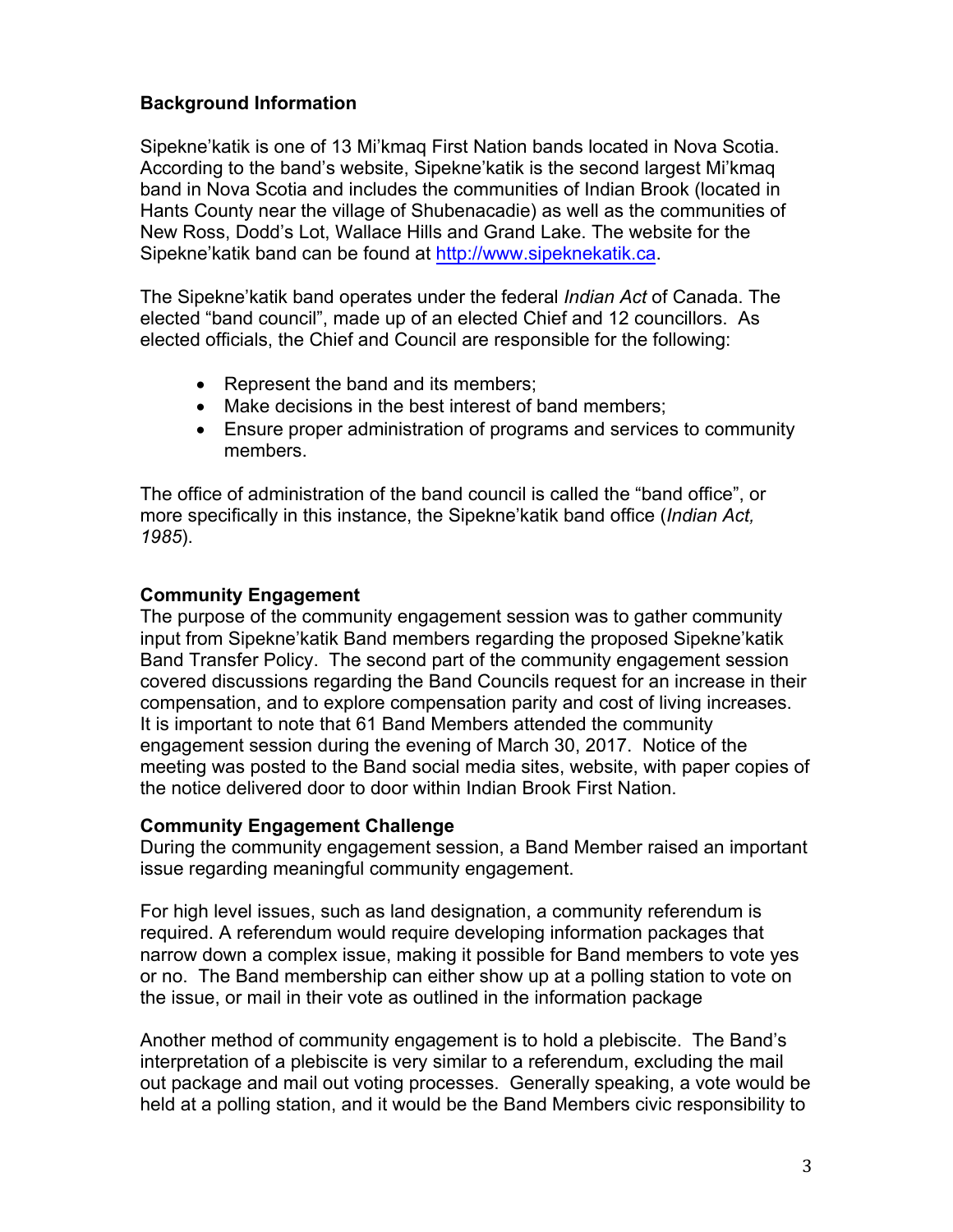participate in the process. The between a plebiscite and a referendum is that the latter is not legally binding.

The third method used for community engagement, is to provide notices to Band membership about a particular issue requesting feedback during a town hall style community meeting. This mythology of community engagement does not involve a voting process, but rather creates a venue to have an open discussion with membership surrounding various issues and challenges.

The challenge for Sipekne'katik administration is what qualifies as meaning community engagement. Currently, to engage with Band Membership the Band's Community Engagement Policy is the method utilized (http://sipeknekatik.ca/sipeknekatik-band-community-engagement-policy/).

The challenging questions regarding community engagement are:

- Where does the administrations responsibility meet with the memberships civic responsibility?
- What constitutes as meaningful community engagement?
- What is the threshold to hold a referendum and plebiscite?

## **Sipekne'katik Band Transfer Policy**

In summary, the criteria provided in Sipekne'katik's Band Transfer Policy outlines that one must have a close connection with the community, and be a registered Indian pursuant to Canada's Indian Act. This new policy is considered a substantive change to Sipekne'katik Band's membership registration process, requiring community engagement before implementation and approval. Pursuant to the Community Engagement Policy, a community engagement session was held on March 31, 2017 to gather feedback regarding the policy.

## **Facilitators Observations**

Band Members that attended the community engagement session were in favor of the proposed Band Transfer Policy. One comment that resonated within the discussion was to include a child abuse registry check in the membership application process.

## **Sipekne'katik Band Transfer Policy Community Survey**

During the community Engagement session surveys were handed out asking if Band members were in support of the proposed policy, and to outline any concerns they had. The following is the result of that survey. It should be noted that Band members were advised these surveys were not considered a vote, but rather a request for general feedback.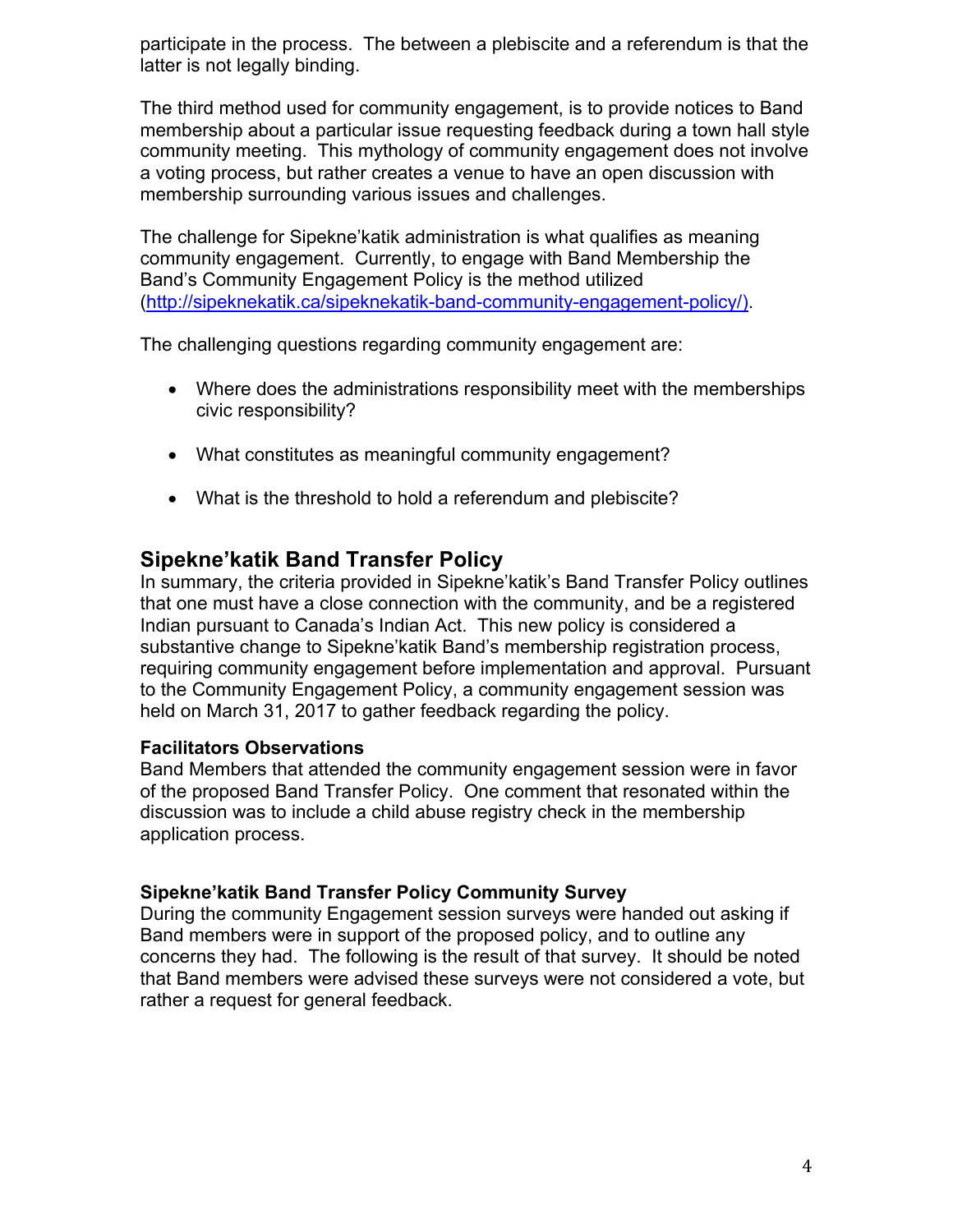## **Sipekne'katik Band Transfer Policy Questionnaire Data**

• **35 Surveys were received**

#### **Do you support the proposed Band Transfer Policy?**

| $\sqrt{2}$ | $\mathsf{N}$   |
|------------|----------------|
| ט⊐ו        | $\blacksquare$ |
| ~~         |                |

\**Please note that one questionnaire had both yes and no, and the other questionnaire did not answer this question.* 

**Based on the discussions and your review of the policy, do you have any thing that you feel should be included or removed from the policy? If so, please provide your answers in the box below. (The following are the responses provided by Band Members to the above question)**

- A lot of great points were brought up, and it would be good, to have monthly/bi-monthly meetings about these issues as they will change. All the time  $\odot$ .
- People been waiting for years already to change over. Kids, Adults, Elders.
- All as long that person is put threw criminal checks
- Sex offenders out
- Community votes or committee of so many to help decide
- Should be custom every 5 years to be looked at
- Would like to have a policy that a non-native married into a Band and receive benefits.
- We will do better for our community treaty benefits, xmas bonus etc, why do they (white/black) continue to get benefits. Pay their light bill, live off reserve and get these utilities paid. Why are we still caring for them-they re-married their kind. Our responsibility should end. They re-marry out (Band Person) keep them out
- Sounds good to me as discussed.
- Thank you, This is very good to our community members
- I feel that people should not be transferred into the band without the heritage of being Mi'kmaq. They should have people make sure they have Mi'kmaq decent.
- I doubt people will want it
- Minus the criminal record check. To many natives with records and don't want to go to the cops to be apart of their own band.
- I can't not say yes or no at this time due to no having a final draft. This is an incomplete picture and unfair process to say yes or no
- Any new membership from other bands, should be made through BCR
- People who get divorced for horrific crimes. They should go back to their own community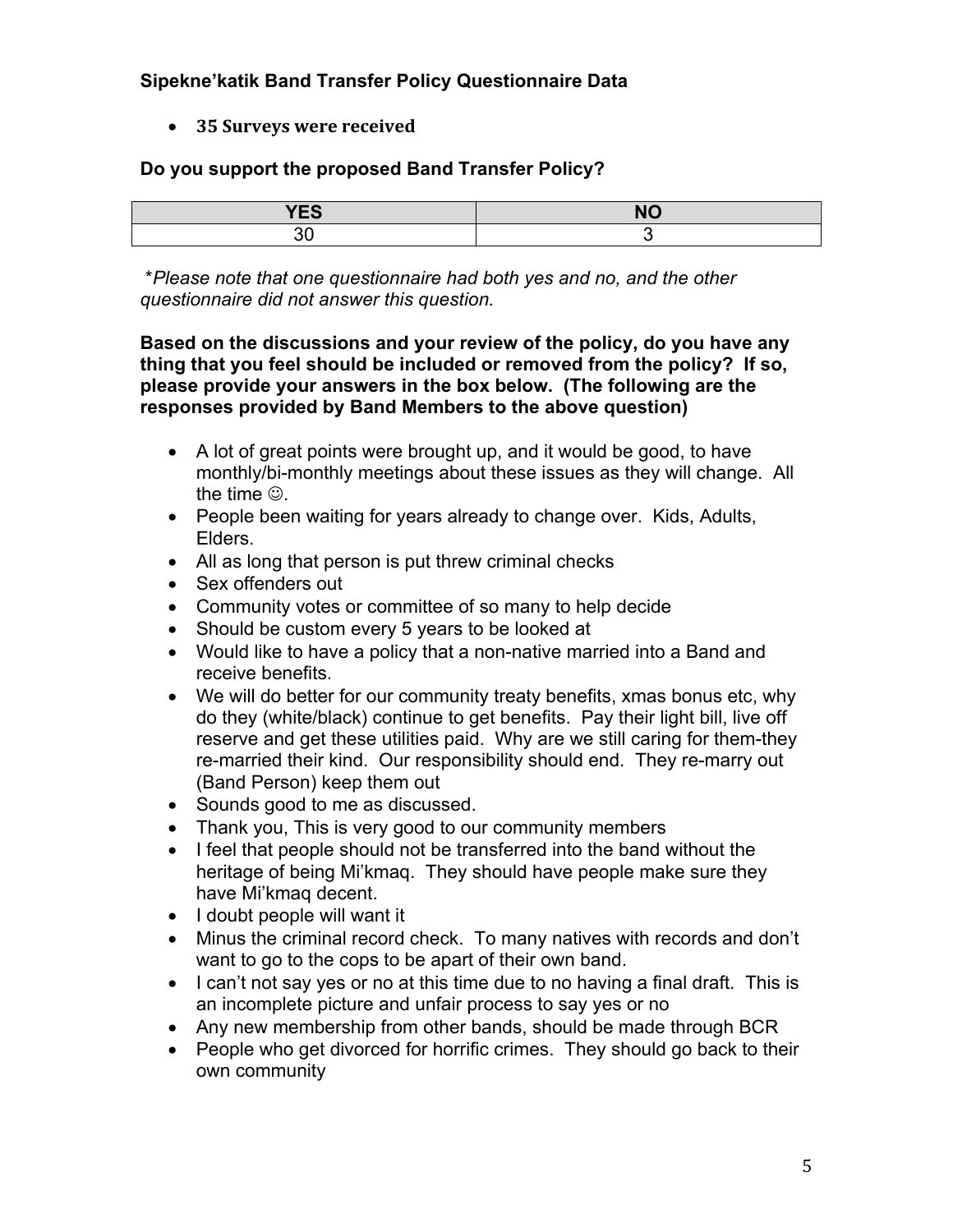- If we can not treat our existing Band members fairly and help them do the best of their abilities. Focus on our own people first.
- With community ref
- Concern that individuals connect to community will be overlooked or turned away for minor offences.
- Policy should clarify what would make a person not eligible.
- Clarification-more detail on criminal check. Minor infraction etc should be clarified in the policy.
- Currently individuals are being denied membership acceptance. Turn around wait is long. Waiting without social assistance. Accept Jordan principle people should get support during transition process.
- Not acceptable for individuals to wait 6-8 weeks without any assistance.

## **Band Council Compensation Increase**

Sipekne'katik Band Council are amongst the lowest paid Mi'kmaq politicians in Nova Scotia. To review compensation of other Band Council groups please visit (http://fnp-ppn.aandc-aadnc.gc.ca/fnp/Main/Search/FFListGrid.aspx?lang=eng). The Band Council have requested to engage with Band Members surrounding their current compensation, while having discussions about compensation parity and cost of living increases.

#### **Facilitators Observations**

Increasing the Council's compensation sparked lively debate amongst those who were in attendance. It should be noted that the discussion also explored other important matters of the Band. In the facilitators opinion, many of these other topics were important or directly related to the Council getting an increase in their compensation. For example, one Band member spoke about a profit-sharing regime to be distributed to all band members, which is to be taken from the Band's own source revenue. Other comments made outlined concerns on the community engagement process, as provided in the section above. Several Band Members felt that being a Band Councilor is not a fulltime job, and were troubled that raises were being considered.

Another lively debate that took place was regarding a Chief and Council payscale based on terms in office, education, and experience. There were some that supported this idea, while others felt that a Chief and Council pay-scale would create inequity amongst the Band's politicians.

In the facilitators opinion, there were many that were in support of the Council getting an increase in pay, while there were others there were vocal against it.

#### **Sipekne'katik Band Chief and Council Raise Community Survey**

During the community Engagement session surveys were handed out asking if band members supported the Band Council getting an increase in their yearly compensation, what pay level they found appropriate, and provided general feedback regarding this topic. It should be noted that Band members were advised these surveys were not considered a vote, but rather a request for general feedback.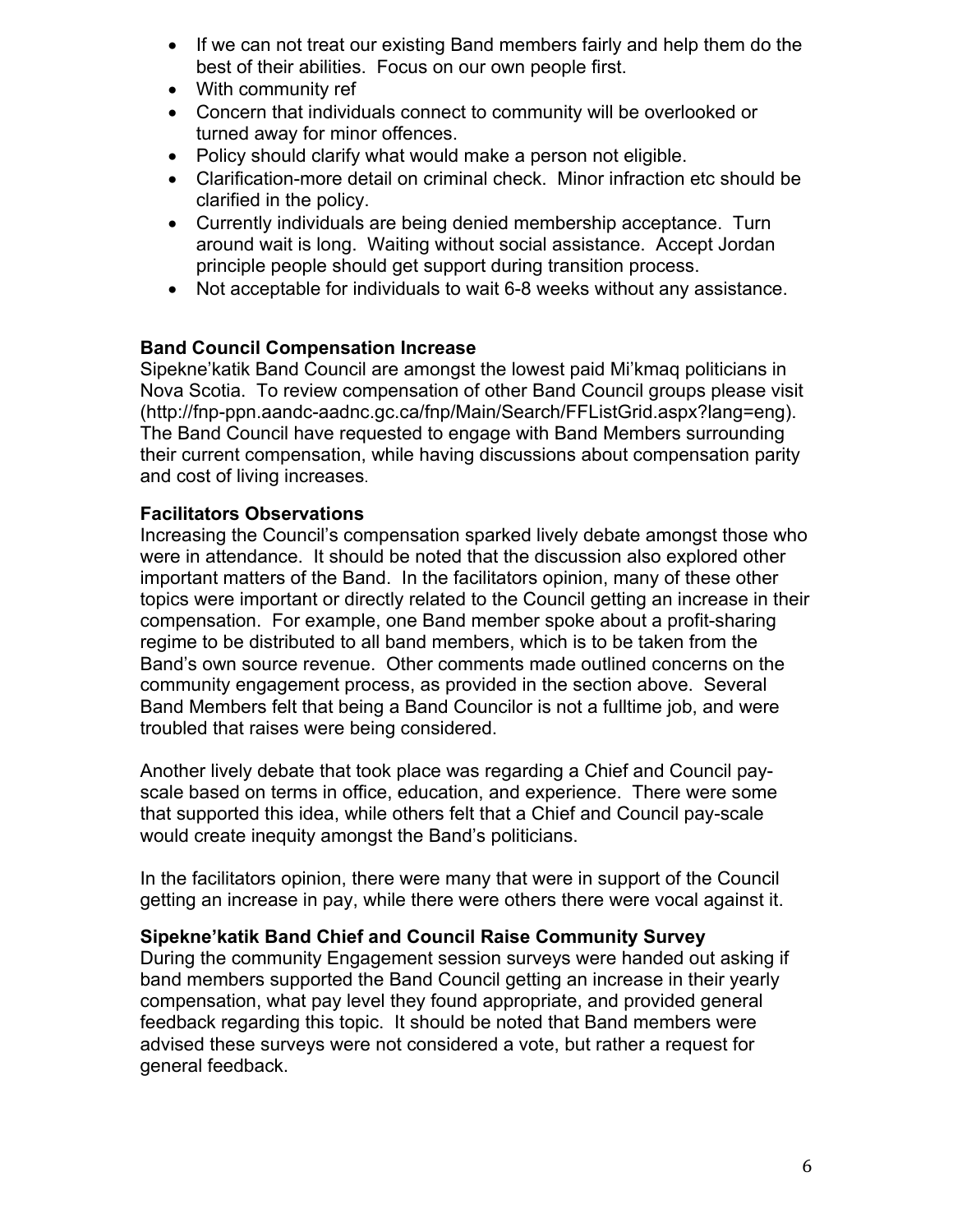# **Sipekne'katik Chief and Council Raise Questionnaire Data**

• **43 Surveys were received** 

## **Are you in favor of Council getting an increase in their yearly compensation?**

| $\mathbf{v}$<br>E | <b>NO</b> |
|-------------------|-----------|
|                   |           |

*\*Two surveys did not answer the question but provided comments.*

**If you are in favor of Council getting an increase in their yearly compensation, what amount do you feel is appropriate (Please check the box below). Please note the current Council compensation is \$38,520.**

| <b>Salary Amount</b> | <b>Number of Respondents that a</b><br>Agreed to the corresponding pay<br><i>increse</i> |
|----------------------|------------------------------------------------------------------------------------------|
| \$40,000             |                                                                                          |
| \$42,000             |                                                                                          |
| \$44,000             |                                                                                          |
| \$46,000             | 12                                                                                       |

\*Please note not all surveys provided answers to this question.

**If you don't agree with Council getting an increase in their yearly compensation, please explain why in the box provided below. (The following are the responses provided by Band members to the above question).**

- No way
- Current leadership is only 4 months old. Once they have some time to get a feel for their jobs. Should be based on seniority, knowledge. Also, should have some sensitivity training.
- See the campaign promises we heard it wasn't have the money but they wanted to be there for the people. They lie!
- Work 5 days a week and yea maybe
- They need to be broken down more. Base for council experience, years served, education etc. Year for it value. Pay individuals what they are worth. Retro should not be provided.
- Winning a popularity contest does not make you smart. Nor does it make you take the people into your caring heart.
- Chief interrupts Band business that needs to get done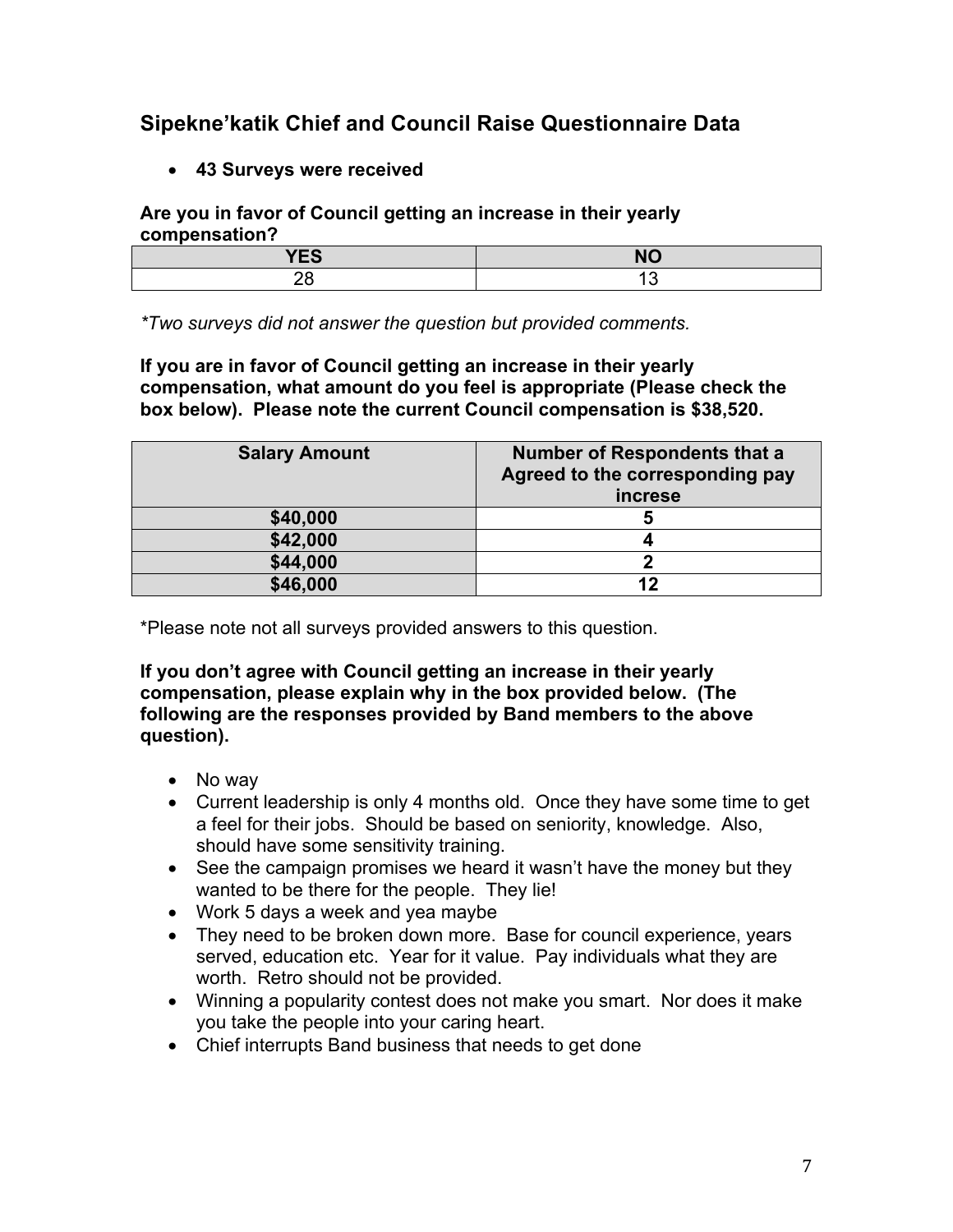- Band Council meeting being cancelled and not rescheduled in the same week. Lack of band business being conducted, need to see more meeting attended and band business completed before there is a raise
- Chief and Council should think and help their people before asking for more money. Increase they welfare first. Some people struggle to buy food.
- Should think and help their people before asking for more money. Increase to welfare first, some people struggle to buy food
- I think the salary should stay the same if no grade 12
- Grade 12 then a raise
- The more education the more of a raise
- As long as they continue to work together and do good for the community as a whole
- What is the next step? When or was the timeline for this process to be completed.
- Include both Chief and Council. This may extend past current Chief and Council. If one refuses, then freeze for term of the individual
- Is there going to be future engagement on this matter?
- Chief and council should make the same as each other. Each councilor has the same vote power and represents our community equally. Therefore, all should get paid the same.
- Up for it as long as my kids have a good future.
- If giving raises meet in the middle only if it can be afforded
- Pay increase needed
- Should be responsible for attendance
- Cost of living raises
- I am in total agreement in giving the Council a raise. But in agreement that if they don't show up for a meeting, they pay should reflect their attendance. Only valid excuses should be accepted for absences
- I don't feel informed enough to make this decision yet. Right now, I say no, but there might some valid reasons and if done properly and transparently, and as long as it's fair, MAYBE
- I honestly feel that each individual should be paid by the level of education they hold and what assets that they bring to the table. (ie how is their attendance for meetings, vs, they attendance during the regular work week). Also, if each person (councilors this is…) holds more than one job, then NO. If this is not the case, then each department should be paid, according to their asset, or training, and education.

## **Facilitator Recommendation**

As outlined earlier in this report, there were many questions and concerns surrounding what constitutes meaningful community engagement. It is understood, that as elected officials, the Chef and Council have the authority to make decisions on behalf of their constituents. However, there were many concerns from the Band members regarding when a plebiscite or referendum should be offered to gather community input. Overall, the challenge is what method of community engagement is acceptable and for what issues. It is the facilitators recommendation that the Chief and Council engage with their Band